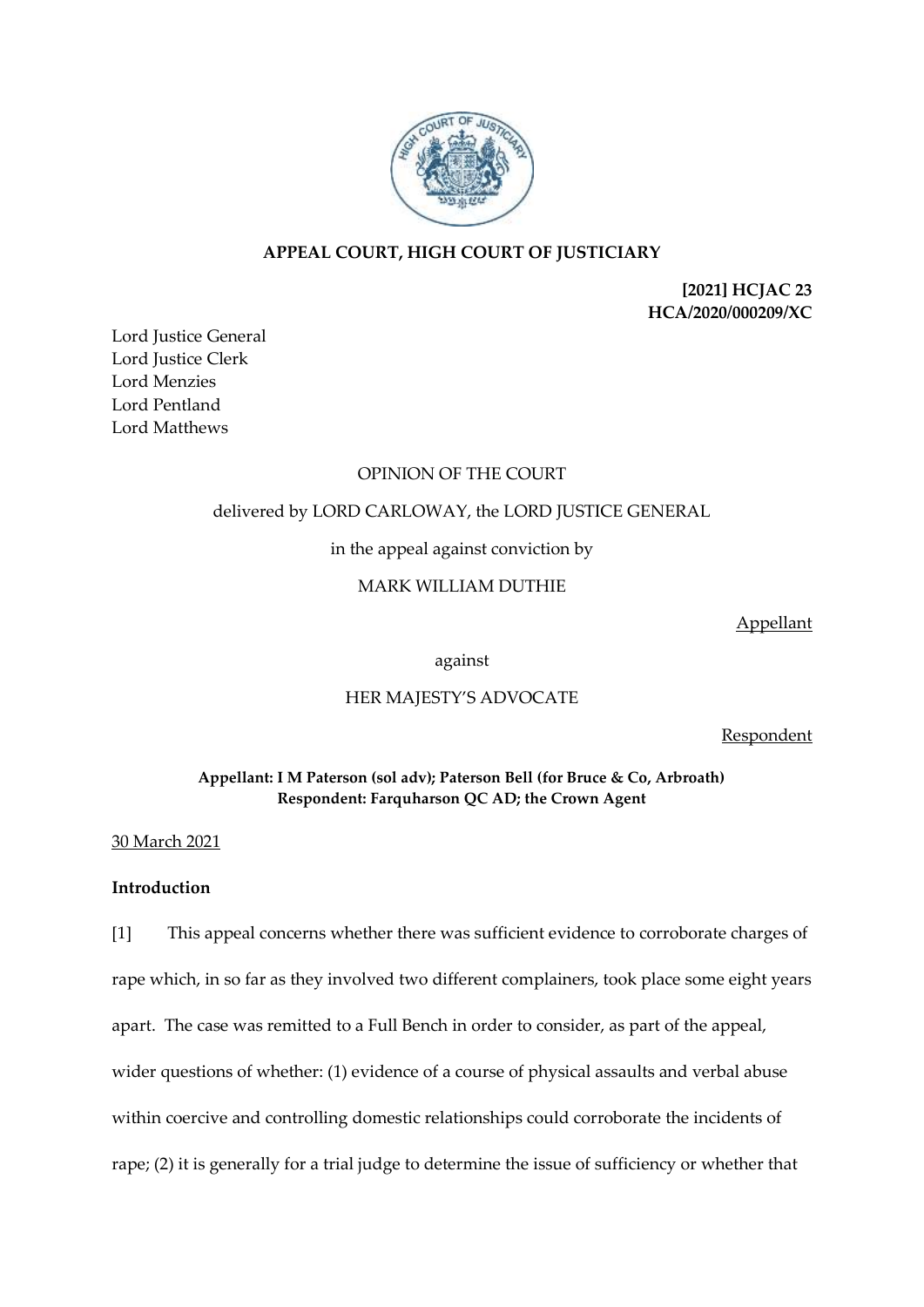is a matter which should be left to the jury; and (3) a special, compelling or extraordinary circumstance is required before mutual corroboration could be applied to rapes which occurred several years apart. The court was concerned that there may be a continuing tension between some of the appellate decisions of the High Court in these areas over the last decade.

### **Background**

[2] On 19 February 2020, at the High Court in Edinburgh, the appellant was convicted of 29 charges. Most libelled conduct which occurred during his relationships with seven women over a 15 year period. Three were of rape as follows:

"(002) on an occasion between 1 …and 31 May 2003, … at …Forfar, you … did assault [DC] …, your then partner, … and did push her onto a bed, straddle her, hold her body down and penetrate her vagina with your penis and did rape her.

…

(020) on an occasion between 23 September …and 31 December 2011, …at, Montrose, you did assault [NaD], your partner …and did, while she was sleeping and incapable of giving or withholding her consent and thereafter while she was awake, penetrate her vagina with your penis and you did thus rape her: CONTRARY to Section 1 of the Sexual Offences (Scotland) Act 2009;

(021) on an occasion between 23 September … and 31 December 2011, …at …Montrose, you … did assault [NaD], your then partner … and did repeatedly touch her vagina over her clothing, punch her on the head, and penetrate her vagina with your penis and you did thus rape her: CONTRARY to Sections 1 and 3 of the Sexual Offences (Scotland) Act 2009."

[3] The other charges consisted primarily of physical assaults, some to injury, against six complainers; all of whom had been partners of the appellant and including the two complainers in the rape charges. All of the offences occurred at addresses in Dundee, Forfar, Arbroath, Montrose, Brechin or nearby towns. Specifically, there were: a number of assaults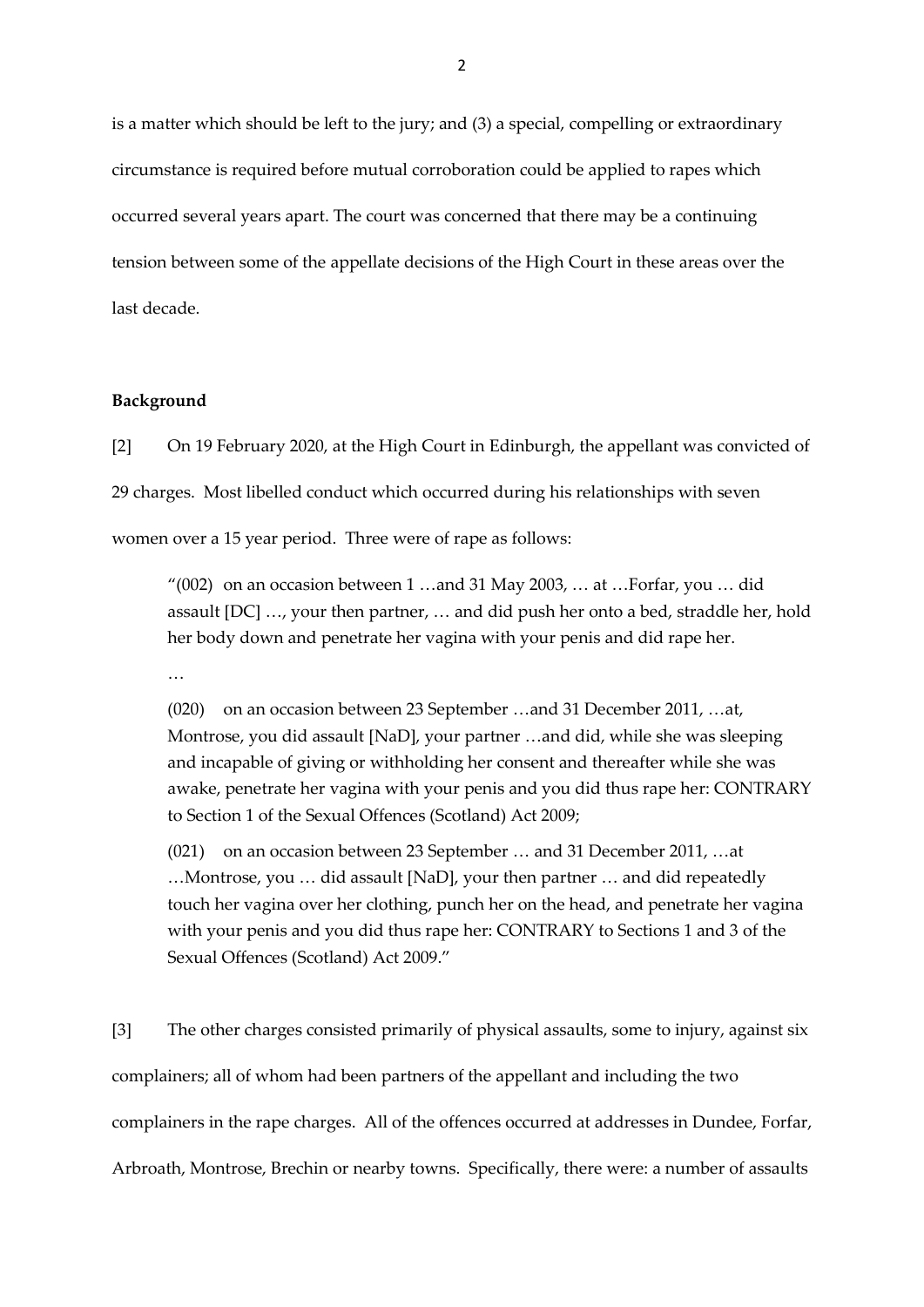on DC in 2003 (charge 1); two assaults on JM in 2005 (3 and 4); a number of assaults on LD between 2007 and 2009 (8, 9 10, 12 and 13); a number of assaults on NaD between 2008 and 2009, and again in 2011 (14, 16, 18 and 22); a number of assaults on NiD between 2015 and 2017 (23 to 26); four assaults on KR between 2015 and 2017 (27, 28, 30 and 31); and three assaults on SB in 2018 (32 to 34). None of these assaults libelled a sexual element.

[4] In order to secure a conviction on the rape charges, the Crown required to rely on the application of mutual corroboration. When the appellant made a no case to answer submission, the Crown submitted that all of the charges, including those libelling assault only, formed part of a course of humiliating, degrading and controlling conduct within a domestic relationship. The evidence of the assaults could corroborate the rape complainers' testimony. In any event, the time gap was not too long, and the similarities were so strong, as not to require any special feature. If one were required, the nature of the relationship provided the significant feature or compelling circumstance.

[5] The trial judge determined that the rape charges had to be considered separately from the other charges, but that the jury were entitled to view the domestic setting as a special, compelling or extraordinary circumstance such as would allow for the application of mutual corroboration notwithstanding the time gap.

### **Charge**

[6] The trial judge directed the jury, in terms of his decision on sufficiency, that the rape charges had to be considered separately from the non-sexual offending because they did not share the same characteristics. The assault charges could not be used to corroborate any of the rapes. Having told the jury that they required, first, to accept the two rape complainers as credible and reliable, the judge outlined the need for the jury to decide whether the rapes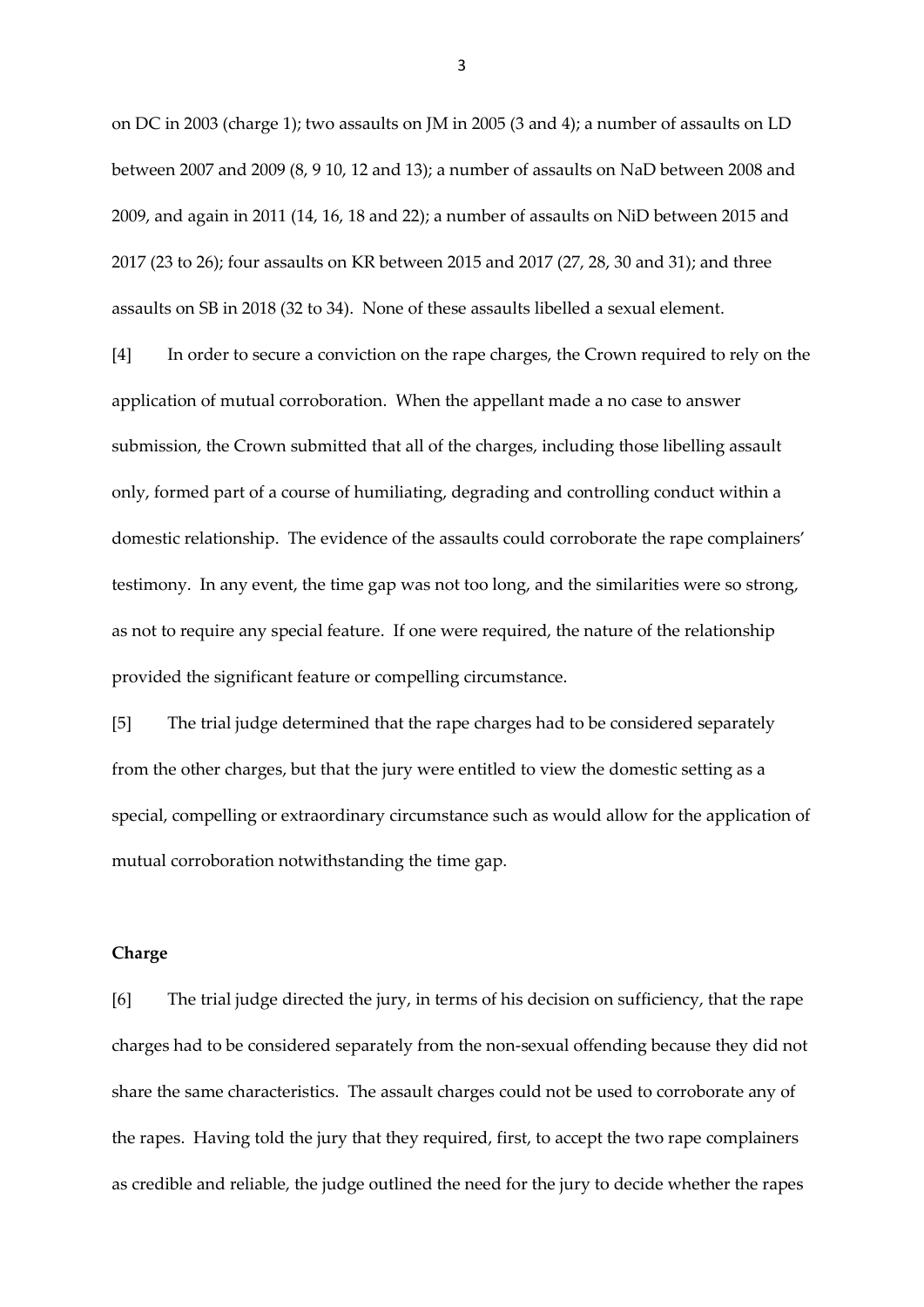were so closely linked by their character, circumstances and time as "to bind them together as parts of a course of criminal conduct systematically pursued by the accused". He pointed to the time gap as a factor which, in ordinary circumstances, would mean that mutual corroboration could not apply. The jury had to find "some special or compelling feature" which enabled them to conclude that, despite the time gap, the offences were closely linked in the manner which he had explained.

[7] The trial judge summarised the parties' submission on this matter. The Crown said that the extraordinary feature was the similarities in the circumstances of both complainers as young and vulnerable women and the wider campaign of domestic abuse against both women. The judge drew an analogy with the sexual abuse of children as a "peculiar crime", which, by itself, constituted a special feature that helped to bind the crimes together. There were some parallels with both types of offence being committed in a domestic setting and largely in private. Both involved an abuse of power or trust and could have prolonged psychological and emotional effects. The defence maintained that the time gap was too long. Domestic abuse was not a special feature. The rapes could not form part of a course of criminal conduct, given that the complainers in the intervening period had made no complaint of a sexual nature. In conclusion, the trial judge said:

"… [I]f you get this far the question for you may be whether these are two isolated occurrences, perhaps showing a propensity to commit rape or do they demonstrate a course of conduct systematically or persistently pursued by the accused."

### **Submissions**

#### *Appellant*

[8] The appellant contended that the time lapse between the rape charges meant that extraordinary or special features were required to make the similarities compelling (*KH* v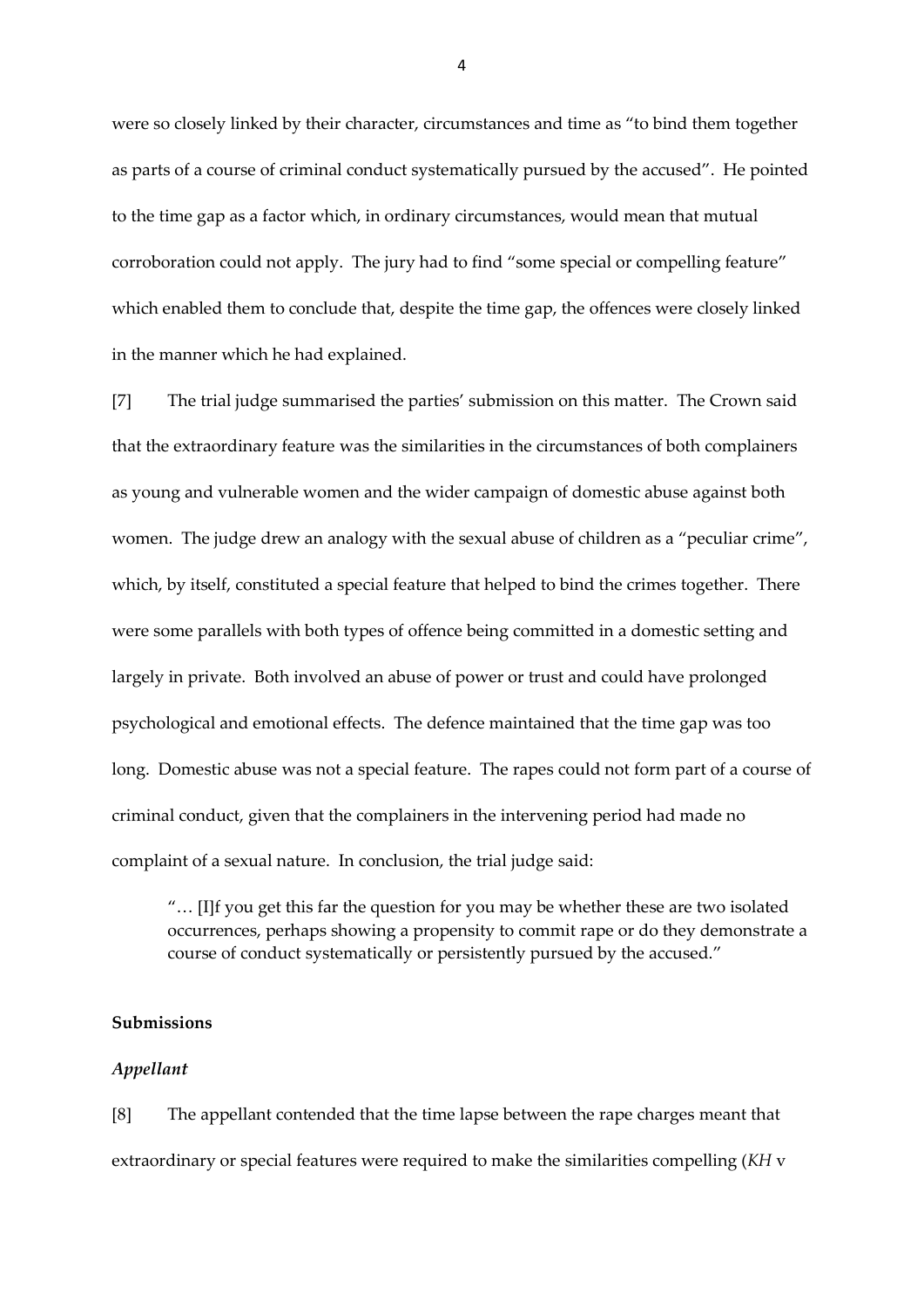*HM Advocate* 2015 SCCR 242 at para [28], following A*K* v *HM Advocate* 2012 JC 74 at para [14]). The physical abuse of the other complainers could not bridge the gap. The appellant's intervening relationships with the other complainers undermined the existence of a continuous course of conduct persistently pursued. The existence of domestic relationships was not an extraordinary feature. Domestic abuse, which involved physical assaults and verbal abuse, had to be looked upon as of a different character to rape. The conduct lacked the overall similarity necessary to make the offences "component parts of one course of conduct persistently pursued by the accused" (*MR* v *HM Advocate* 2013 JC 212 at para [20], cited in *HM Advocate* v *SM (No 2)* 2019 JC 183 at para [6]). The conduct need not have the same *nomen juris*, but there had to be a "similarity of the conduct described in the evidence" (*MR* v *HM Advocate* at para [19] and *KH* v *HM Advocate* at para [34]). In order for mutual corroboration to apply, a rape would have to involve conduct of the same character as physical and/or verbal abuse in a domestic setting. This was not tenable given that rape involved penile penetration without consent.

[9] Sufficiency of evidence was a matter of law for the trial judge to determine. The judge erred in determining that it was for the jury to decide if there was a break in any link, as a consequence of the other relationships. Although it had been said that a no case to answer submission should only be granted if "on no possible view" could it be said that the individual instances were component parts of one course of conduct persistently pursued (*Donegan* v *HM Advocate* 2019 JC 81 at para [39], following *Reynolds* v *HM Advocate* 1995 JC 142 at 146; *HM Advocate* v *SM (No 2)* at para [6]), the judge had a duty to uphold a submission of no case to answer if there was insufficient evidence.

[10] Time was an essential part of mutual corroboration. Without a connection in time, there could be no course of criminal conduct systematically pursued. The words "special",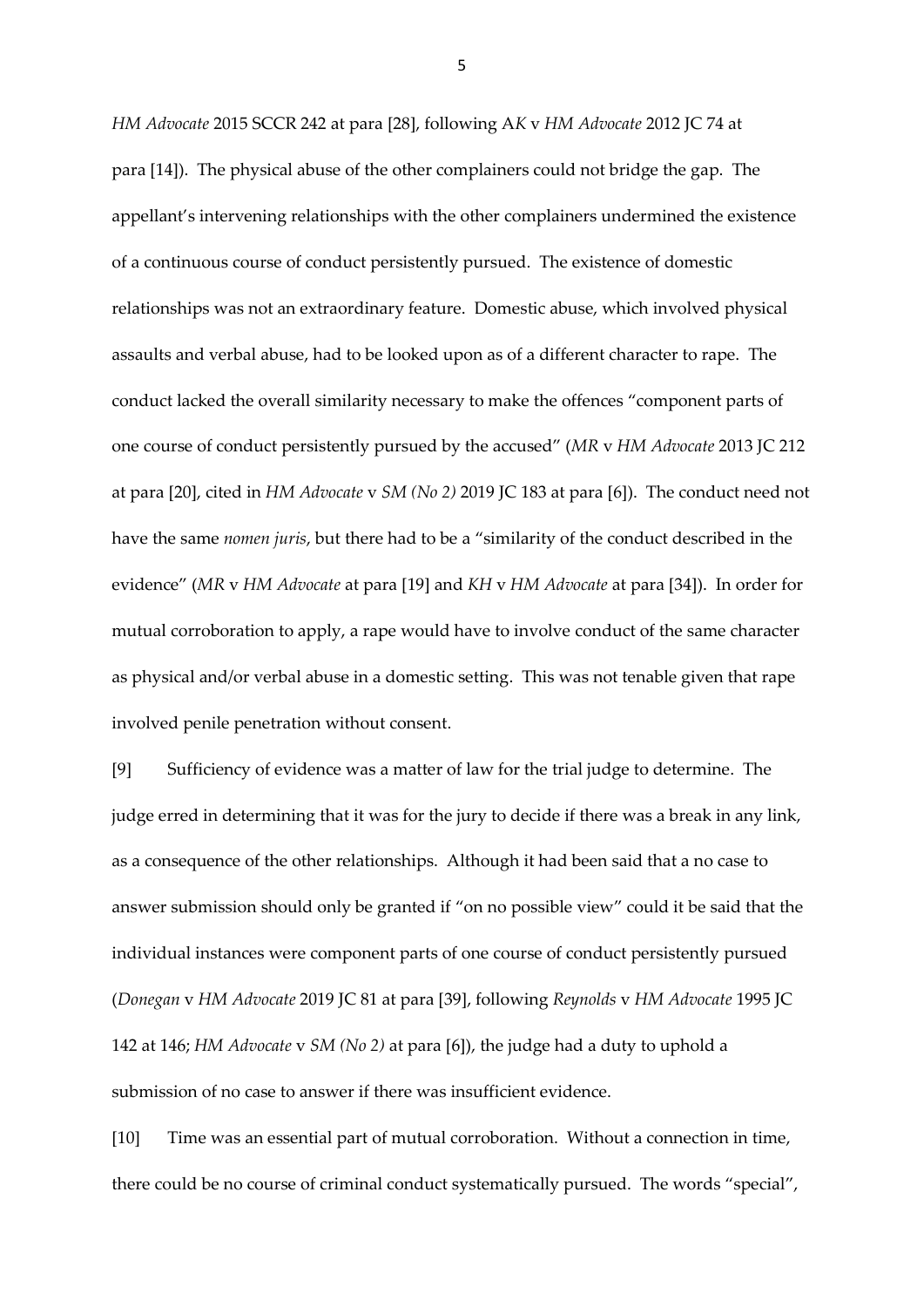"compelling" or "extraordinary" related to evidence which would allow the course of conduct to be seen as continuing. Where there were long gaps, there needed to be good reasons to explain the break in the conduct.

### *Respondent*

[11] In a wide ranging response, the advocate depute submitted that the trial judge had erred in compartmentalising the offences. The whole offending had to be looked at together. In the context of a domestically abusive relationship, the act of penetration could be a sexually violent one designed to achieve coercive control. That illustrated an underlying unity of purpose between the physical and sexual assaults. The trial judge erred in holding that the sexual offences were of a different character to the physical assaults and in directing the jury accordingly.

[12] A course of physical assaults in the context of a coercive relationship could corroborate rape. Whether it did so would depend on the circumstances. Part of the court's function was to react to developments in society's thinking. Lesser offending could corroborate the commission of more serious offending. Cases involving the "peculiar crime" of the sexual abuse of children possessed a special circumstance sufficient for the jury to find a course of criminal conduct established (*Adam v HM Advocate* 2020 JC 141; *TN* v *HM Advocate* 2018 SCCR 109).

[13] It was the underlying similarity of the conduct which had to be considered. It did not matter that the charges had different names or were more or less serious (*CW* v *HM Advocate* 2016 JC 148 at para [34]). The court's experience of the type of offending in question, and common sense, indicated that not every act of physical or sexual violence would necessarily be visited on each and every complainer. The actions/reactions of a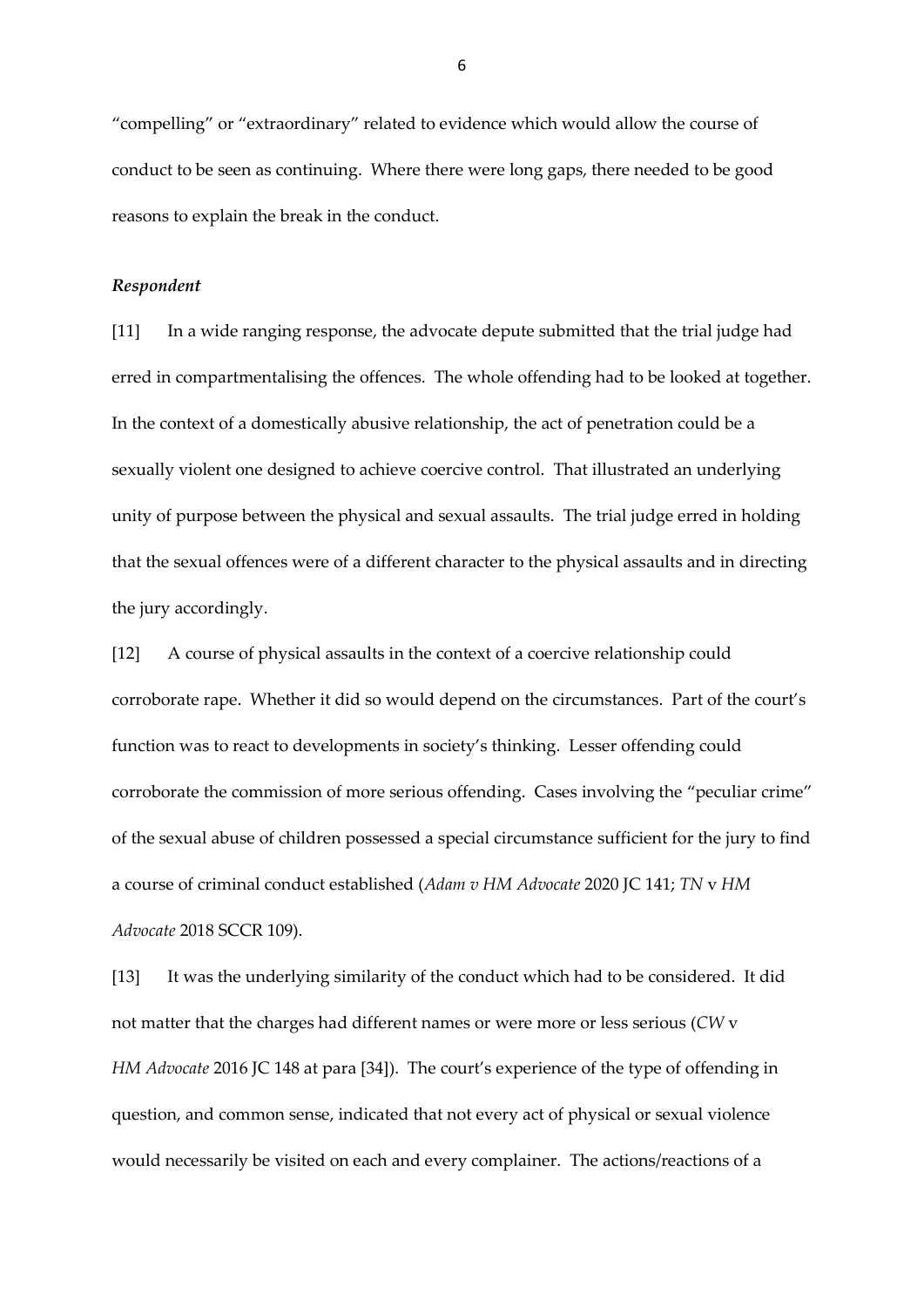particular complainer may account for different outcomes in terms of an accused's conduct (J*C* v *HM Advocate* [2016] HCJAC 100 at para [16]. It may be appropriate to look at the particular vulnerability of a complainer (*JGC* v *HM Advocate* 2017 SCCR 605).

[14] An accumulation of violent and sexual behaviour, which was directed against different partners, could reflect an underlying course of conduct of domestic abuse (*Reilly* v *HM Advocate* 2017 SCCR 142; *KH* v *HM Advocate* at para [34]; *McAskill* v *HM Advocate* 2016 SCCR 402 at para [28]). The appellant's actions demonstrated a course of coercive behaviour in his relationships with seven different women, across 15 years; starting when he was only 15. The complainers spoke of behaviour that was controlling, not just in terms of his physical and sexual violence, but also repeated. The appellant: would not allow his partners keys; would not allow them out of the house; monitored their movements; restricted their contact with others; and isolated, degraded, insulted, frightened and humiliated them.

[15] There were sufficient and particular similarities between the charges to allow mutual corroboration to be applied. In addition to both complainers being female, young, and in a relationship with the appellant, the rapes occurred after the relationships had endured for some time. Both complainers suffered physical, verbal as well as sexual abuse. The rapes in charges (2) and (20) were preceded by assaults. Sexual gratification was obtained by forced penile penetration, either when the complainers were asleep or actively not consenting. Both complainers told the appellant that they did not want to have sex. They were crying during the rapes and had continued to say "no" during the course of the rapes.

[16] While there were no reports of sexual offending in his intervening relationships, the appellant's background of forming comparable, controlling and dysfunctional relationships with other females should not be ignored. It demonstrated that he was involved in a wider campaign of domestic abuse. Changes in society's appreciation of the effects of domestic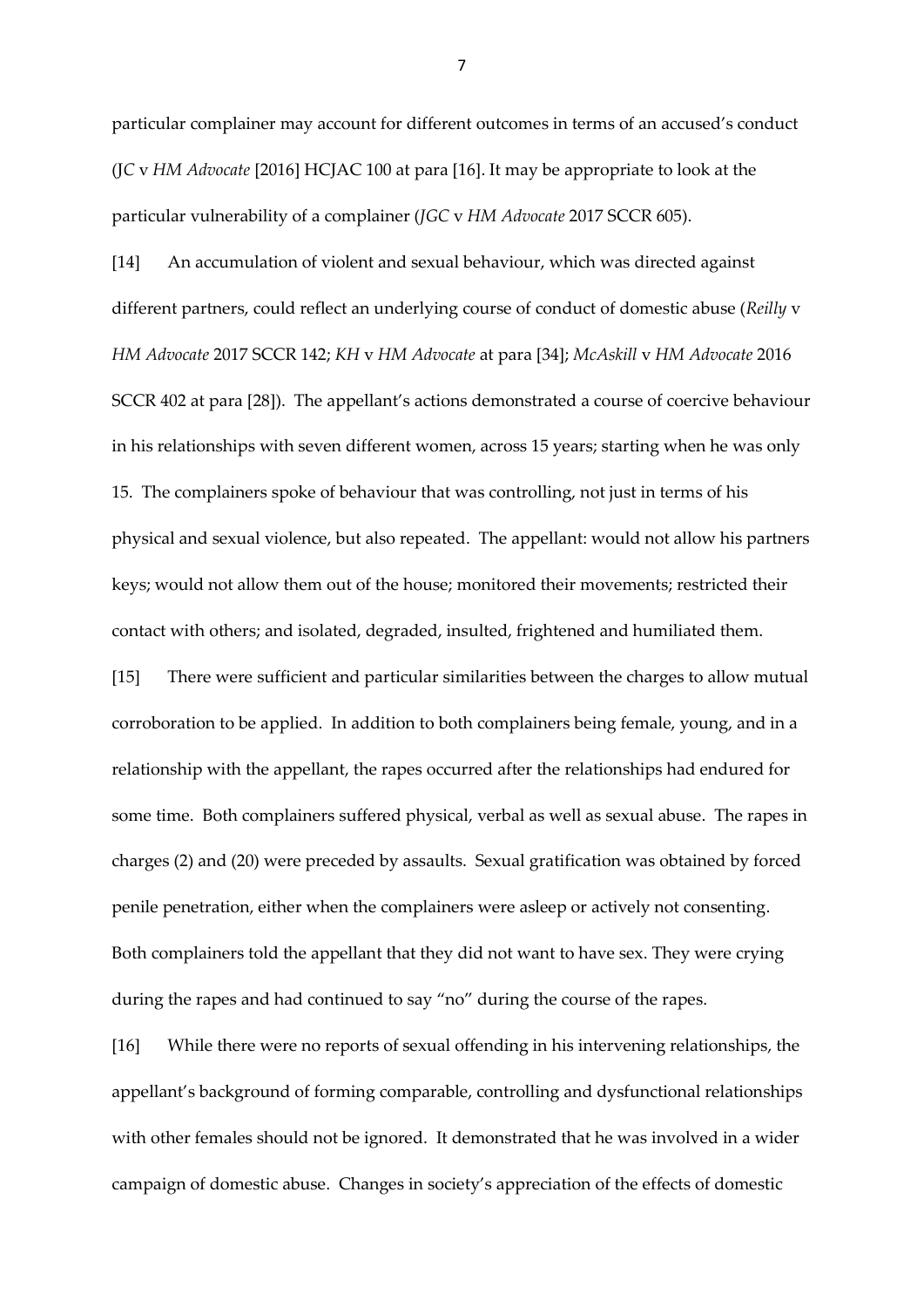abuse had been reflected in the Domestic Abuse (Scotland) Act 2018 which had been preceded by the Scottish Government paper: *A Criminal Offence of Domestic Abuse* (see paras 3.4, 3.6 and 3.10). Time was the most flexible component in *Moorov* v *HM Advocate* 1930 JC 68 (at 74 -75).

[17] Whether a course of physical assaults and verbal abuse could corroborate incidents of rape was a matter that should generally be left to the jury (*Reynolds* v *HM Advocate* 1995 JC 142 at para 146; *MR* v *HM Advocate* at para [20]; *Finlay* v *HM Advocate* 2020 SCCR 317; *JL* v *HM Advocate* 2016 SCCR 365 at para [33] and *Adam*). There would be exceptional cases in which the trial judge required to intervene (*Donegan* v *HM Advocate* at paras [38] – [45]; *RF* v *HM Advocate* 2016 JC 189 and *RB* v *HM Advocate* 2017 JC 278). The question was whether a jury could reasonably draw a particular inference from a body of evidence rather than whether inferences ought to be drawn (*Du* v *HM Advocate* 2009 SCCR 779).

## **Decision**

### *Mutual Corroboration of Rape*

[18] It is first necessary to decide what requires to be corroborated. The immediate answer is simple; the crucial facts of whether a crime has been committed and the identity of the perpetrator. At common law (charge 2) rape is defined as the act of having sexual intercourse against the complainer's will (*Lord Advocate's Reference No 1 of 2001* 2002 SCCR 435). There requires to be corroborated evidence of penetration and lack of consent. Under the Sexual Offences (Scotland) Act 2009 (s 1) (charges 20 and 21), the necessity of proving penetration by corroborated evidence remains the same. On each of the rape charges, the relevant complainer testified to being penetrated by the appellant. What then was needed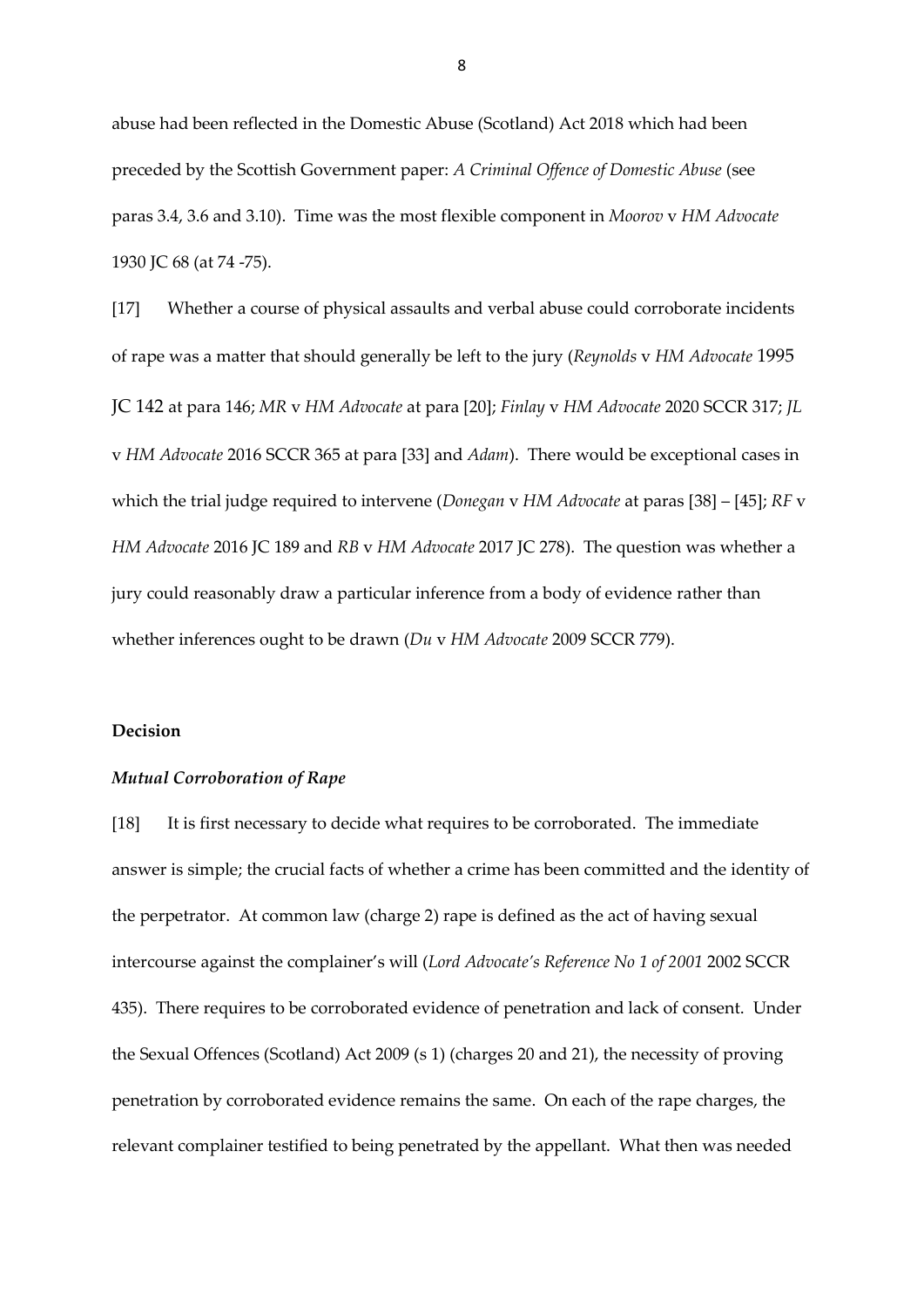was evidence from another source that confirmed or supported that testimony (*Fox* v *HM Advocate* 1998 JC 94, LJG (Rodger) at 100 – 101). The only method by which any of the rapes could be proved was by application of the principle of mutual corroboration.

[19] In *Adam* v *HM Advocate* 2020 JC 141 the court (LJG (Carloway), LJC (Lady Dorrian) and Lord Turnbull) set out (at para [28]) the settled law on mutual corroboration as follows:

"the testimony of one witness about one crime may be corroborated by a second witness's testimony about another crime where there are similarities in time, place and circumstances in the crimes 'such as demonstrate that the individual incidents are component parts of one course of conduct persistently pursued by the accused' (*MR* v *HM Advocate* 2013 JC 212 LJC (Carloway), delivering the opinion of the Full Bench, at para [20] citing *Ogg* v *HM Advocate* 1938 JC 152 LJC (Aitchison) at 157, describing the ratio of *Moorov* v *HM Advocate* 1930 JC 68)."

Expressions of how the law might be changed could not detract from what the law actually was, as vouched by several Full Bench decisions and the Institutional Writers.

[20] Before looking to see whether there is proof of a course of conduct, there first has to be a search for similarities in the time, character and circumstances. When analysing the similarities in circumstances, the mutually corroborative testimony does not have to relate to incidents which carry the same *nomen criminis.* This area was explored in some depth by the Full Bench in *M*R v *HM Advocate* 2013 JC 212 in which it was recognised (LJC (Carloway), delivering the opinion of the court, at para [17]) that the law required to keep pace with modern societal understanding of sexual and other conduct. The focus in *MR* was on different kinds of sexual offending against female relatives, but the court acknowledged that "sexual and physical abuse of different kinds" within the same family unit was one model of that nature (see also *McAskill* v *HM Advocate* 2016 SCCR 402 at para [28]). A sexual offence of a relatively minor type might corroborate more serious sexual conduct (eg *Watson*  v *HM Advocate* 2019 JC 187). In cases such as the present, where there is direct testimony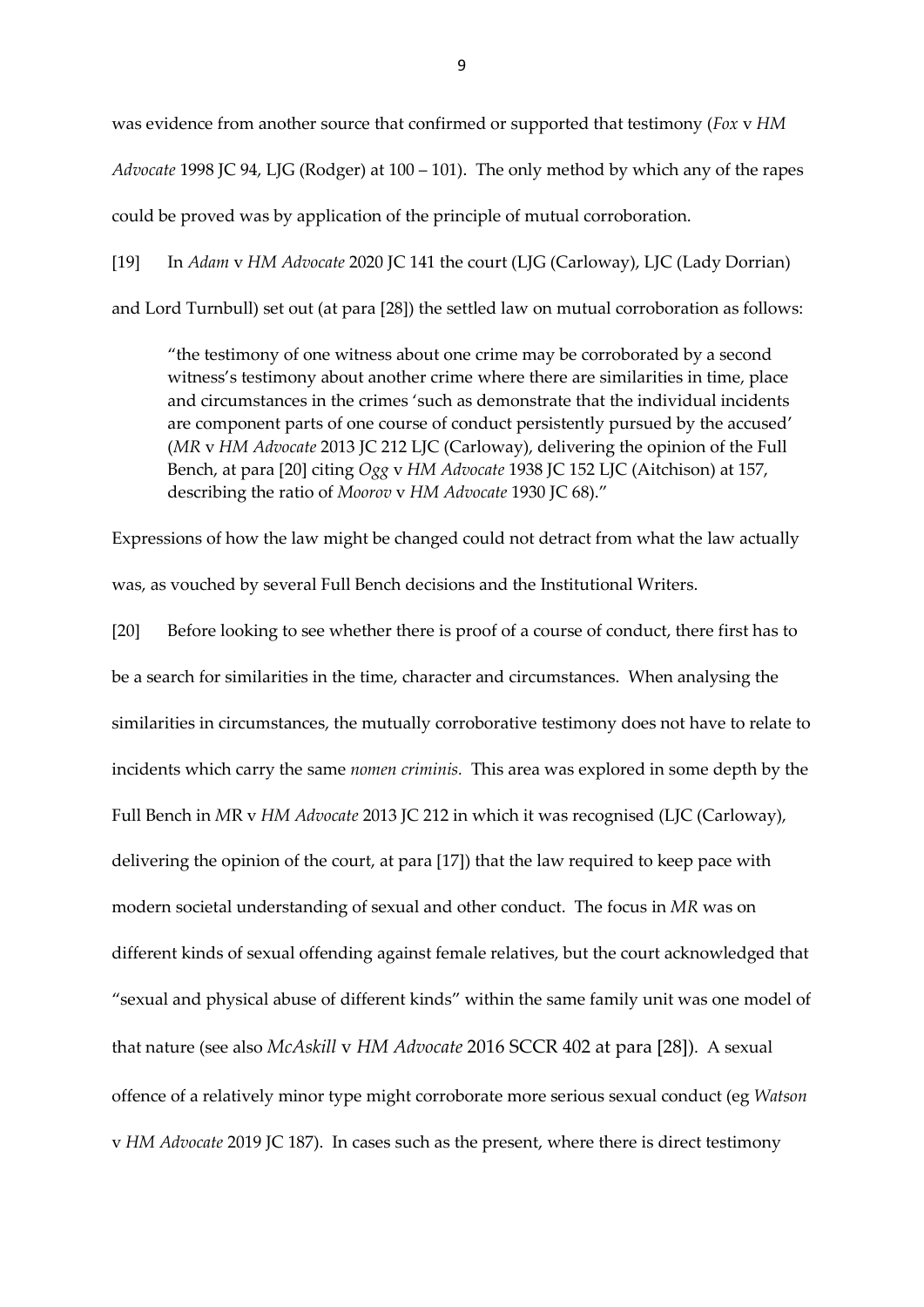from two or more complainers, it is the underlying similarity of the conduct that is important and not the name which is attached to it (*MR* at para [17], quoting *McMahon* v *HM Advocate* 1996 SLT 1139 LP (Hope) delivering the opinion of the court at 1142).

[21] The proposition in this case is that an act which contains no sexual element at all can corroborate a sexual one when they occur in a domestic context of abusive, controlling or coercive conduct. However interesting it may be to analyse the place of rape as a crime of violence in the domestic context, the law has traditionally distinguished between two types of behaviour; sexual (including lewd practices, indecent and now sexual assault and rape) and non-sexual (assault, aggravated or simple). It may not be unreasonable to describe rape as an aggravated sexual assault at least in certain circumstances, but the sexual content remains, irrespective of the perpetrator's motives. Rape is a crime which is distinct from physical assault. It requires a particular act of a sexual nature, *viz*. penetration. It is not capable, at least in the circumstances of this case, of being corroborated by evidence which relates only to physical assault, however repeated and in whatever context. Although the Domestic Abuse (Scotland) Act 2018 reflects important advances in society's understanding of the nature and effects of sexual abuse, it does not alter the position that rape is different from a physical assault, given the need for penetration.

[22] Although a person, who is of a controlling disposition, may perpetrate a number of different types of crime against his partners, perhaps including not only physical or sexual assaults but also theft, malicious mischief and contraventions of the Communications Act 2003, that does not make these offences "similar" for the purposes of mutual corroboration. Dishonest persons may have a propensity to commit a variety of lucrative crimes, from theft to drug dealing and from extortion to embezzlement; that does not make them similar crimes for those purposes. It is not sufficient that the incidents relied upon demonstrate a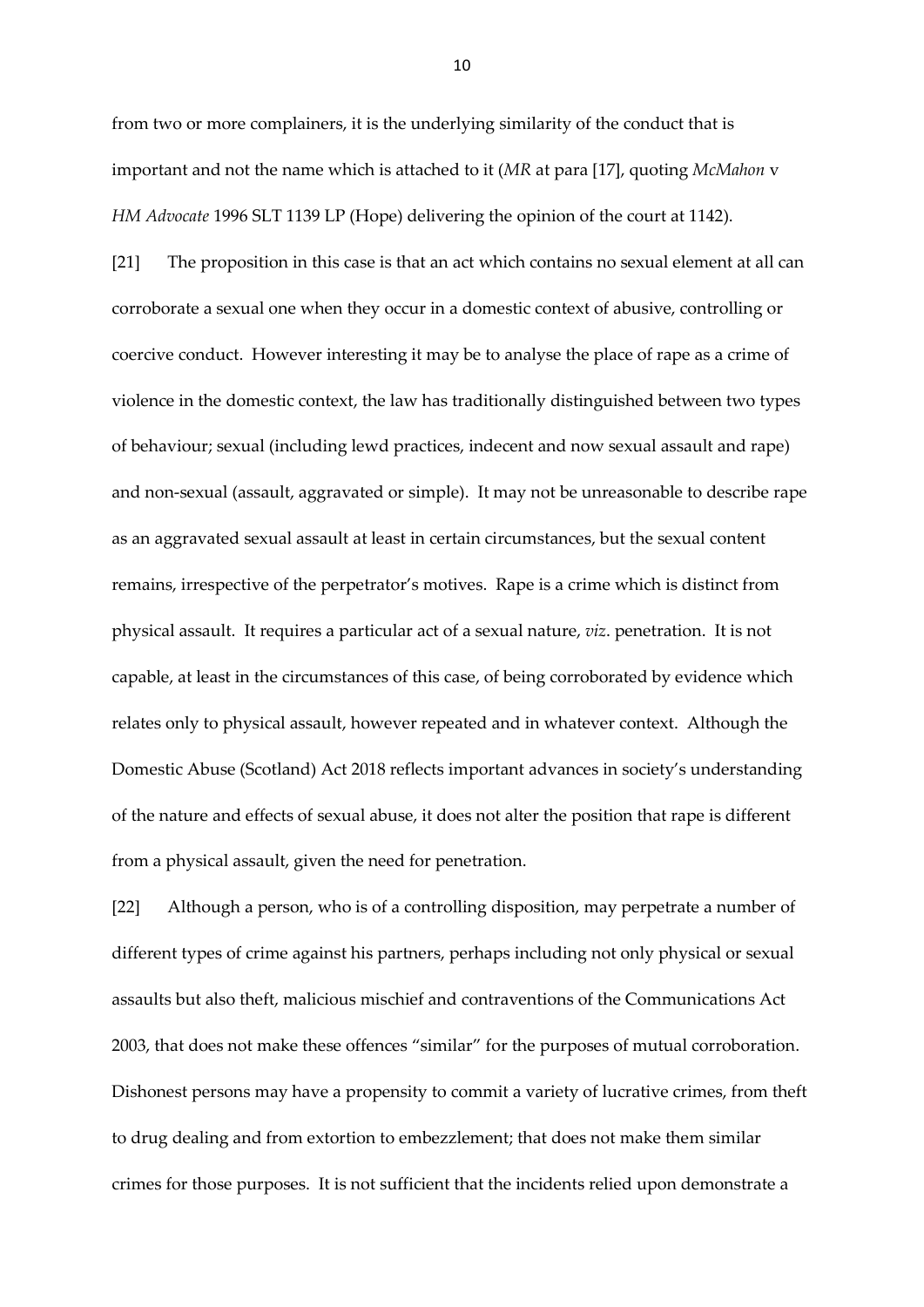propensity to commit the crimes of the nature libelled; the test of similarity must first be met. That test is a necessary precursor to the search to see if the inference of a course of conduct persistently pursued is met. The Crown's central contention that testimony about physical assaults can afford corroboration of rapes is rejected.

[23] For a valid conviction to have followed, the jury required to consider whether the principle of mutual corroboration could be applied to the testimony of the complainer in charge (2) by using the testimony of the complainer in charges (20) and (21) and *vice versa*. In the circumstances of this case, in which there was no other sexual offending libelled, the act of rape in each charge was only capable of being corroborated in this manner by both complainers speaking to the rapes, and in particular the acts of penetration. The domestic context of the relationships could be an important factor in determining whether the three acts, some eight or more years apart could be classified as component parts of a course of conduct persistently pursued by the appellant. The existence of the time gap, and the absence of intervening complaints of sexual offending, could also be a significant feature, but the jury were entitled to take into account events which they were satisfied had occurred in the intermediate domestic relationships when deciding this issue. The question remains one of fact and circumstance in the particular case. Provided that the jury are properly directed on the legal principles to be applied, their verdicts will not normally be open to challenge.

#### *No Case to Answer Submission*

[24] Prior to the introduction of the no case to answer submission procedure by the Criminal Justice (Scotland) Act 1980 (s 19 amending the Criminal Procedure (Scotland) Act 1975 by introducing s 140A, now the 1995 Act, s 97)) the defence could make a submission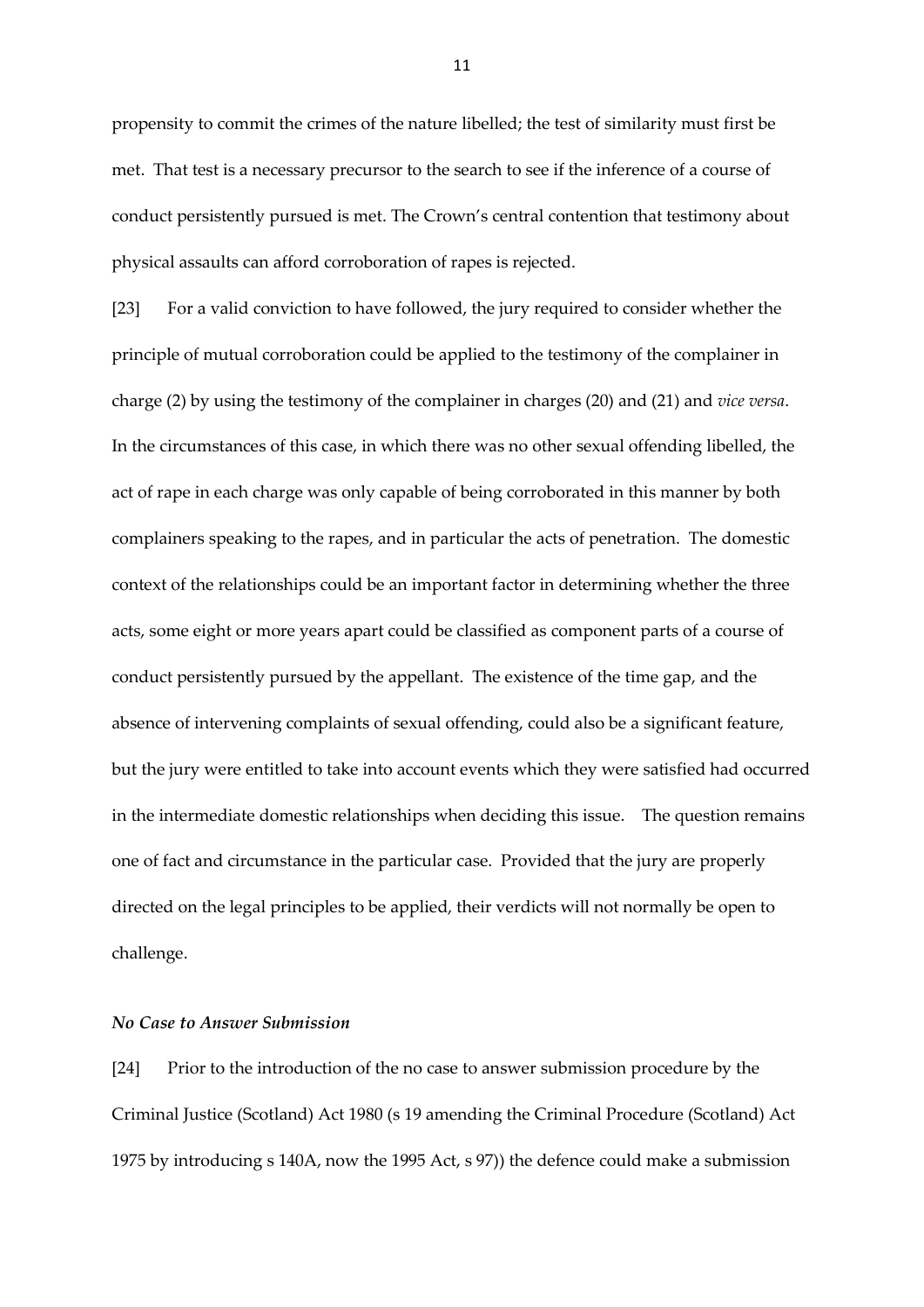based on an insufficiency of evidence, but only after all the evidence had been led. If the judge agreed with the submission, he required in due course to direct the jury to return a verdict of not guilty (*Kent* v *HM Advocate* 1950 JC 38 LJG (Cooper) at 41). The new procedure provided an opportunity for the defence to make a submission prior to having to elect to give or lead evidence. If the judge sustains the submission, he or she "acquits" the accused. The test on whether to sustain such a submission is whether "the judge is satisfied that the evidence led by the prosecution is insufficient in law to justify the accused being convicted" (1995 Act, s 97(2)). That is the only test. Although no formal question of onus of proof arises, it is for the accused to satisfy the judge on the absence of a sufficiency.

[25] In the specific context of mutual corroboration, it has frequently been said that a no case to answer submission should only be sustained when "on no possible view" could it be said that the individual incidents were components parts of a course of conduct persistently pursued by the accused (*Adam* v *HM Advocate* at para [29], citing *Donegan* v *HM Advocate* 2019 JC 81 LJC (Lady Dorrian) at para [39]). These words are derived from *Reynolds* v *HM Advocate* 1995 JC 142 (LJG (Hope), delivering the opinion of the court, at 146). *Reynolds* was not a sexual offences case. The context of the dictum is as follows:

"[C]ases of this kind… raise questions of fact and degree. That is especially so where, to use Lord Sands' expression [in *Moorov* v *HM Advocate* at 88], the case falls into the open country which lies between two extremes… We accept that there was a process of evaluation to be conducted, because there were dissimilarities as well as similarities. On the other hand, we do not accept that on no possible view could it be said that there was any connection between the two offences. Where the case lies in the middle ground, the important point is that the jury should be properly directed so that they are aware of the test which requires to be applied".

[26] In its identification of a test to be applied at the stage of the no case to answer submission, this does not introduce any new or different element beyond the test which is set out in the words of the statute. The court is not considering the acceptability of the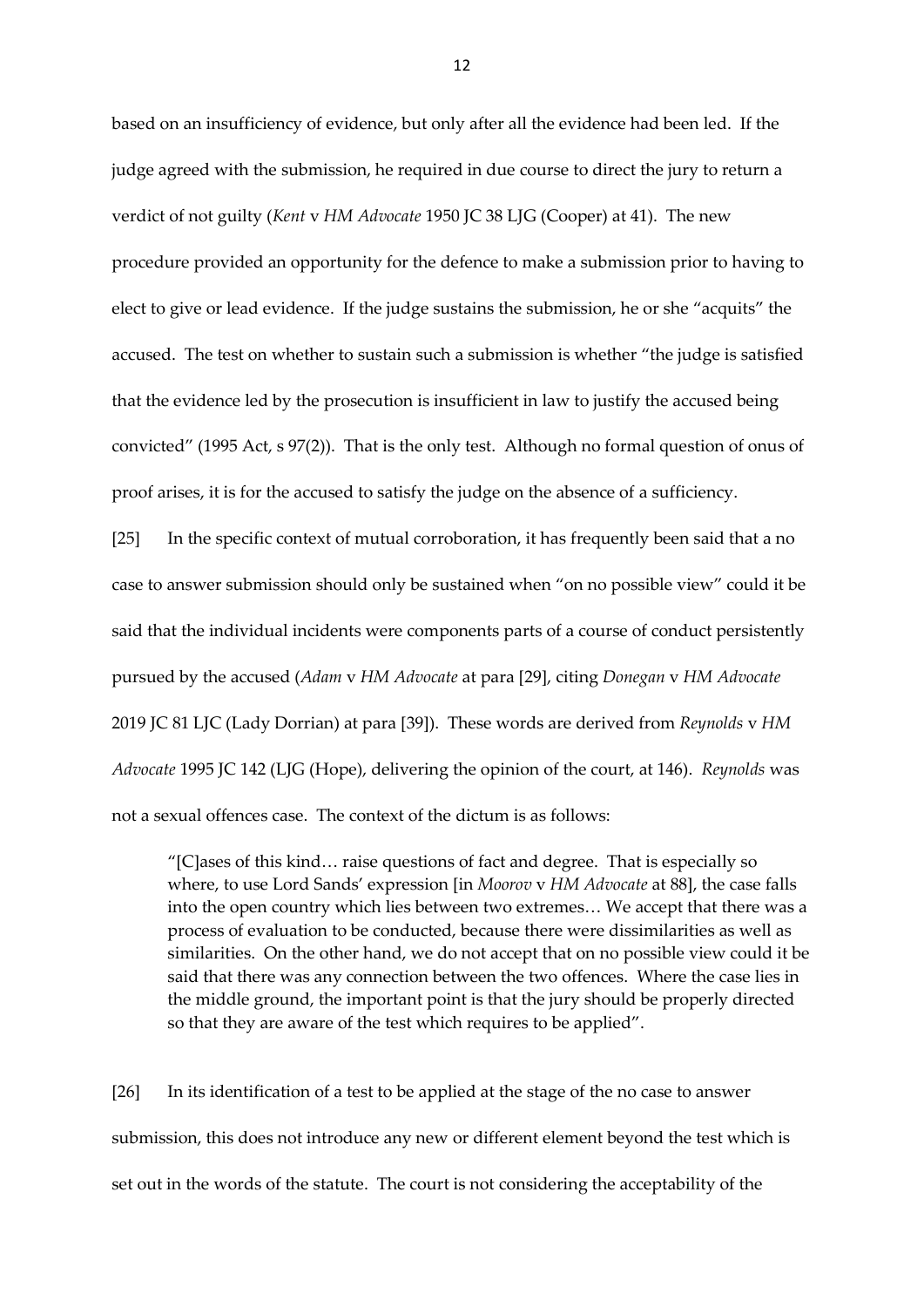relevant testimony. It is simply asking "whether there is no evidence which if accepted will entitle the court to proceed to conviction" (*Williamson* v *Wither* 1981 SCCR 214, Lord Cameron, delivering the opinion of the court, at 217). As it is often put, the Crown case must be taken at its highest. The court must decide whether there is testimony relative to two or more incidents which, if accepted, contains the requisite similarities such as may demonstrate a course of conduct persistently pursued. If these similarities exist and one inference is that there was such a course of conduct, the no case to answer submission must be repelled. It becomes a matter for the jury to decide whether the appropriate inference of course of conduct can be drawn from the similarities.

#### *Special, compelling or extraordinary circumstances*

[27] The court in *Adam* v *HM Advocate* (at para [31] and [32]) examined the various dicta in which there had been reference to the necessity, in lengthy time gap cases, of having special, compelling or extraordinary circumstances before a course of conduct persistently pursued could be inferred. The source of these references is the opinion of the Lord Justice Clerk (Gill) in *AK* v *HM Advocate* 2012 JC 74 (at para [14]) which followed *Dodds* v *HM Advocate* 2003 JC 8 and *Stewart* v *HM Advocate* 2007 JC 198. There have been subsequent cases which have adopted similar language (eg *CS* v *HM Advocate* 2018 SCCR 329 at para [11]; *RB* v *HM Advocate* 2017 JC 278 at para [30]); *JM* v *HM Advocate* 2018 SCCR 149 at para [4]; *RF* v *HM Advocate* 2016 JC 189 at para [24] and *KH* v *HM Advocate* 2015 SCCR 242 at paras [28] –[29]) .

[28] It is important that what began as a cautious remark by a trial judge, which was intended to assist the jury in their assessment of the mutual corroboration issue (in *AK* at para [7]), is not elevated into a principle of the law of evidence which is applicable in all